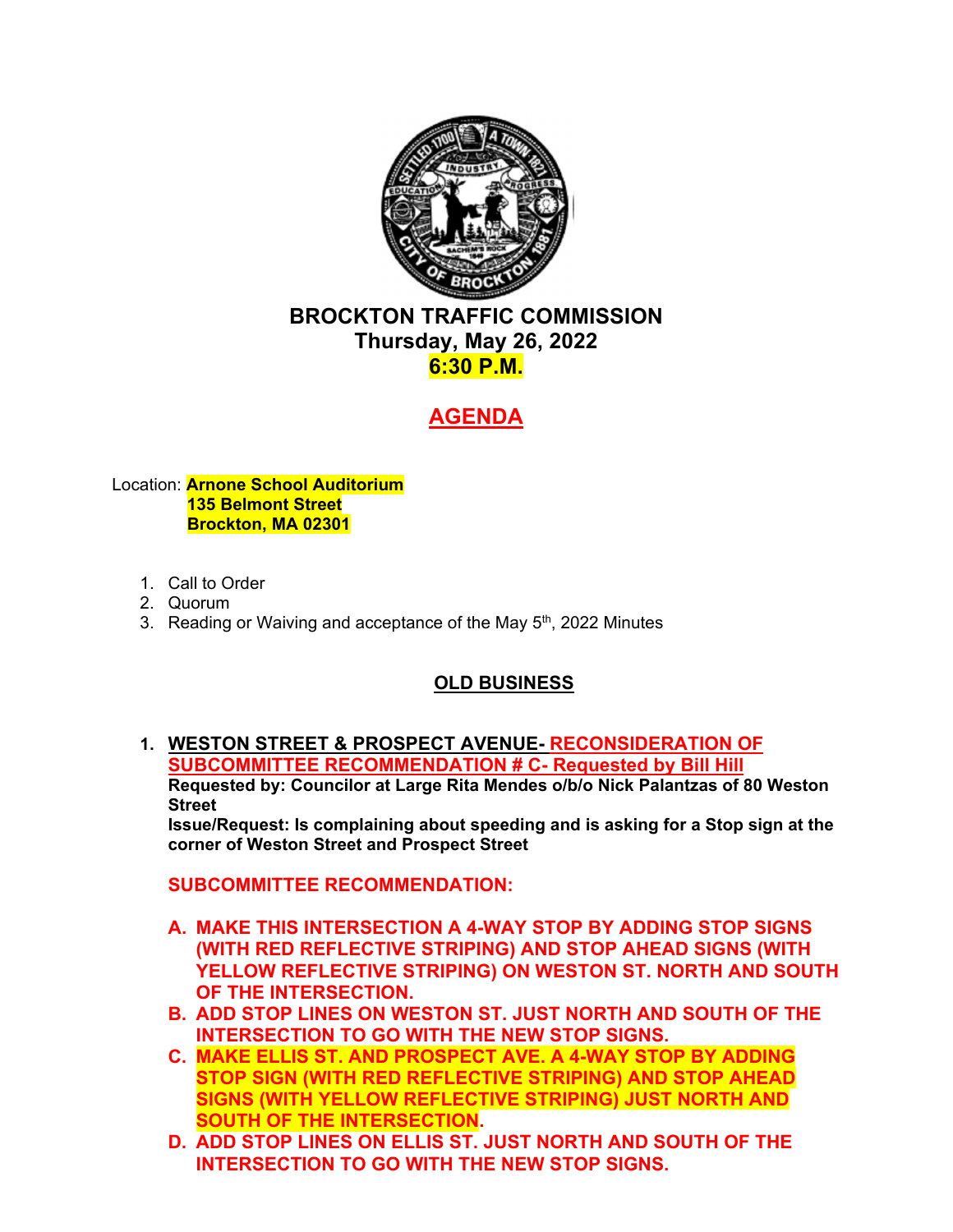# **2. 1014 PEARL STREET- JM PET RESORT**

**Requested by: Captain Mark Porcaro o/b/o Jenny Mather Issue/Request: Parking on Lancaster Street and new crosswalk across Pearl Street (somewhere between Lancaster Street and JM Pet Resort). Ms. Mather is seeking Commission approval to park employees there and is willing to clean up the street. The crosswalk would be for the safety of JM Pet Resort employees (or anyone using it) crossing Pearl Street from Lancaster Street.** 

# **SUBCOMMITEE RECOMMENDATION:**

- **A. Take down all "No Parking" signs on Lancaster Street (Lancaster St. is a public way and there are no Traffic Commission records approving the no parking regulation).**
- **B. Allow for general public parking on the southside of Lancaster Street.**
- **C. Allow cemetery parking on the northside of Lancaster Street.**
- **D. Install a street light on Pole #102 (Pearl @ Lancaster Streets).**
- **E. Request a traffic engineering opinion for installing two "Pedestrian" signs on Pearl Street (NB and SB lanes near Lancaster St.)**
- **F. If the engineering opinion disfavors the pedestrian signs, then request a crosswalk study.**

# **3. TIFFANY DRIVE**

**Issue/Request: Children Slow Sign Requested by: Ward 3 Councilor Mark D'Agostino** 

# **SUBCOMMITEE RECOMMENDATION:**

- **A. Install a "No Thru Traffic" sign on Pole #35 (closest to 27 Tiffany Dr.).**
- **B. Install a "Slow" sign on Pole #4 (closest to 28 Tiffany Dr.).**
- **C. Install a "Children" sign on Pole #8 (closest to 68 Tiffany Dr.)**
- **D. Install a "No Thru Traffic" sign on Pole #65-T (closest to 11 Stonehill St.).**
- **E. Install a "Slow" sign on Pole #3 (closest to 19 Stonehill St.).**
- **F. Install a "Children" sign on Pole #4 (closest to 40 Stonehill St.).**

# **4. 60 HOPE STREET**

**Requested by: Robert R. Bernard Issue/Request: Private Property, No Dumping, Police Take Notice** 

# **SUBCOMMITEE RECOMMENDATION:**

- **A. Deny the request (not a Traffic Commission issue).**
- **B. DPW has installed the sign.**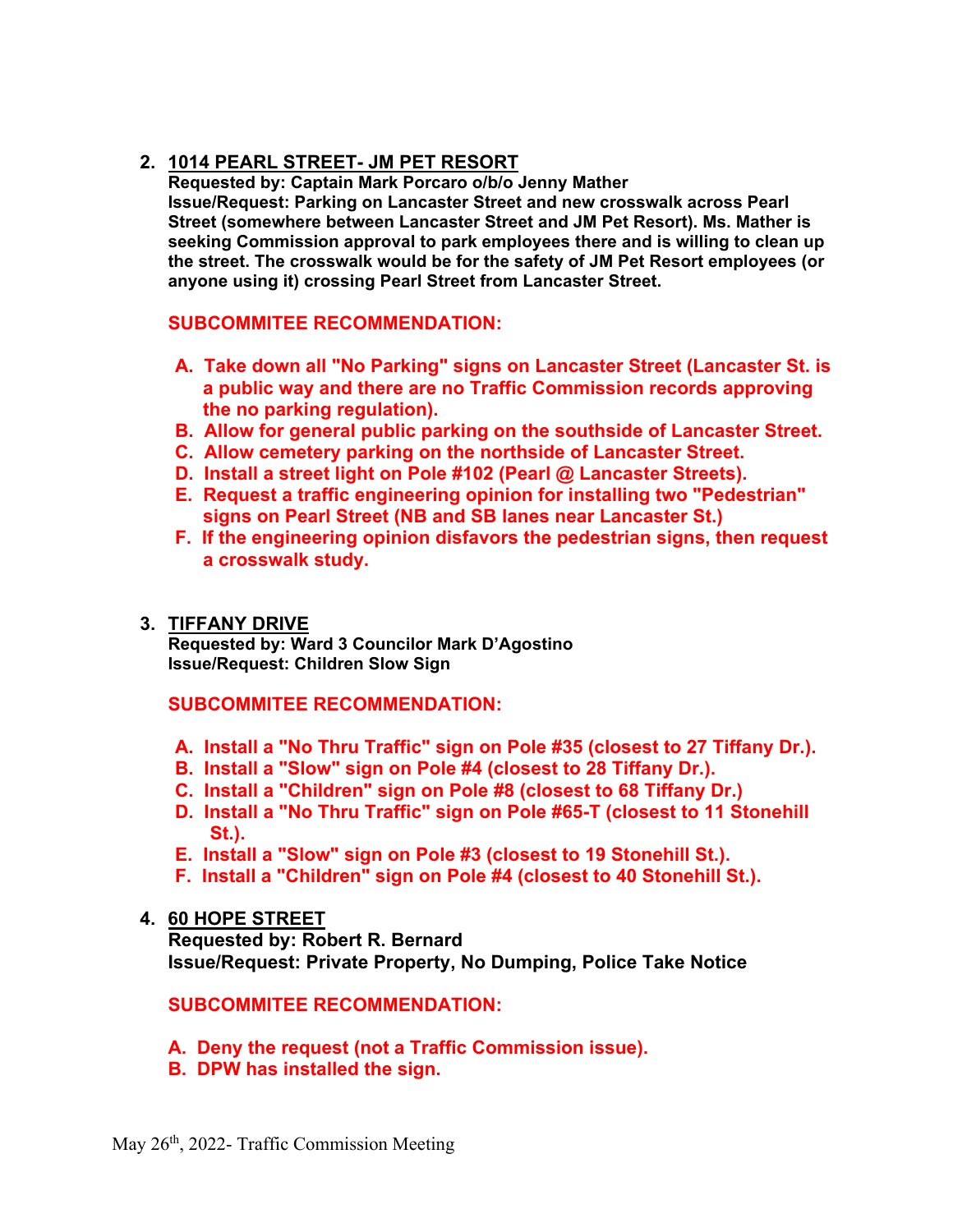# **5. CRESCENT STREET- ADAMS GARAGE**

**Requested by: Ward 5 Councilor Jeffrey Thompson Issue/Request: to remove the taxi cab restriction on the spots on Crescent Street next to the Adams Garage.** 

# **SUBCOMMITEE RECOMMENDATION:**

- **A. Attempt to contact cab companies and ask their opinion on the cab stand removal.**
- **B. Remove any parking prohibitions except the "No Parking Corner to Here" sign near the garage's entrance/exit**
- **6. 1208 BELMONT STREET- TIMELESS ANTIQUES-**

**Requested by: Gary Epstein and Robert Cohen by Attorney John McCluskey Issue/Request: to assess potential traffic and parking impacts associated with a construction of a 42-unit apartment building at 1208 Belmont Street.** 

# **SUBCOMMITEE RECOMMENDATION:**

- **A. The property is currently zoned for business, but residential zoning is being sought and those are the plans before us.**
- **B. Assuming residential zoning is allowed, there is insufficient on-site parking, which will lead to off-site (street) parking.**
- **C. The area streets are generally residential and lack parking prohibitions and an increase in off-site/street parking could lead to more regulations.**
- **D. MassDOT has plans for the Pearl Street/Belmont Street intersection, but those plans are unknown.**
- **E. Similar to the Pleasant Street request, this commission does not have a defined issue before it and there are too many unknowns, so it declines to offer an opinion at this time.**

#### **7. 290 GREEN STREET**

**Requested by: Dale Rolinda DuPree Robinson Issue/Request: Handicapped Parking Sign** 

**SUBCOMMITEE RECOMMENDATION:** 

**A. Grant the request, conditioned on the receipt of supporting medical documentation**.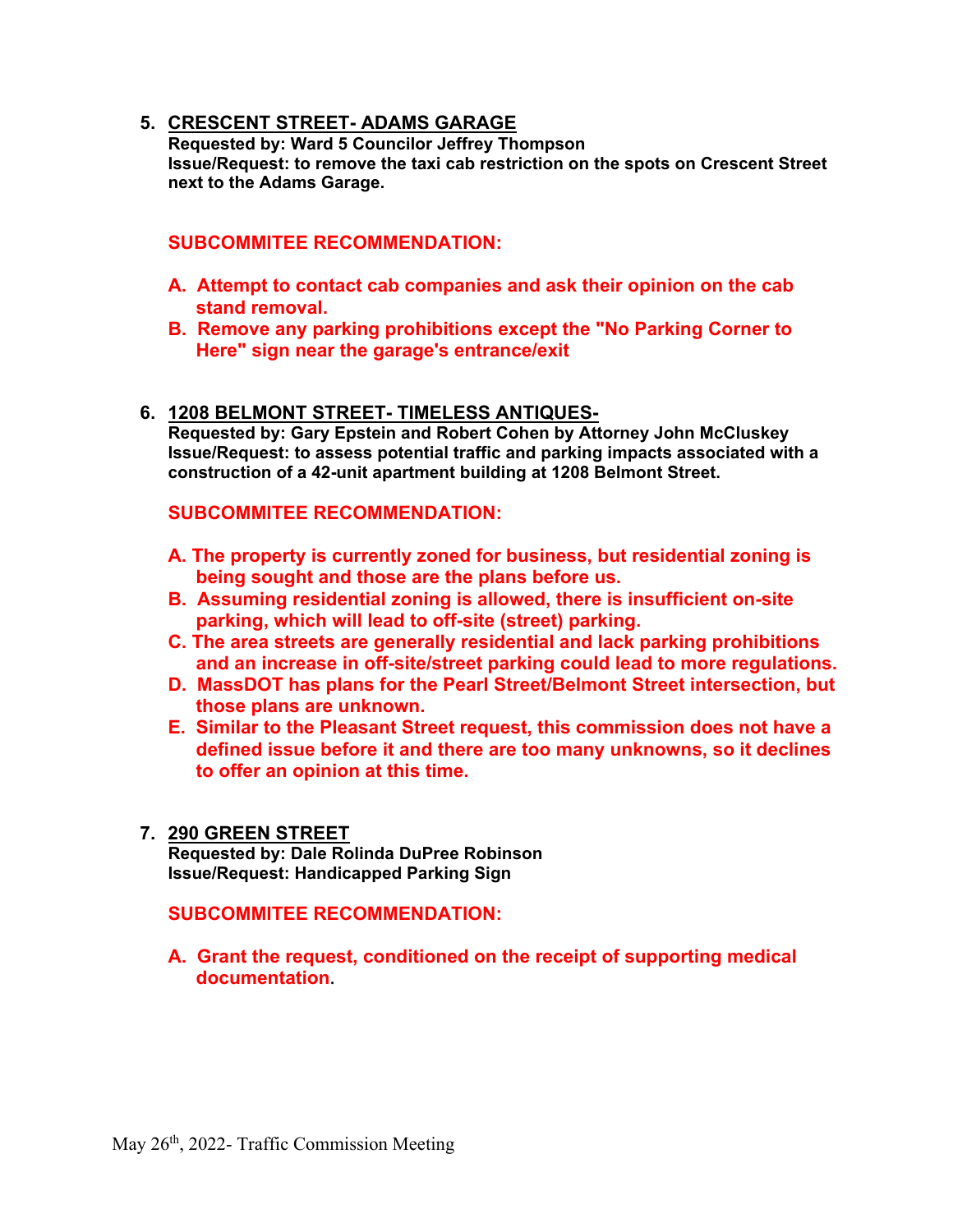#### **8. 36 FLORENCE STREET Requested by: Paul Forrest Issue/Request: Handicapped Parking Sign**

**SUBCOMMITEE RECOMMENDATION:** 

- **A. Deny the request**
- **B. The address is on the south side of the street, and there is presently a no parking prohibition along the length of that side of the street.**
- **C. Recommend that the complainant attempt to resolve with the landlord as there appears to be sufficient driveway space.**

#### **9. BELMONT STREET AND BELMONT AVENUE**

**Requested by: Samuel Saint-Dic Issue/Request: Traffic Light, Flashing Light and Guardrail, too many accident at the intersection of Belmont Street and Belmont Avenue each month.** 

**SUBCOMMITEE RECOMMENDATION:** 

**A. Request an engineering study.** 

# **10. CLIFFORD AVENUE & ALBOIN STREET Requested by: Jacira Monteiro**

**Issue/Request: Autistic Child Slow Down** 

**SUBCOMMITEE RECOMMENDATION:** 

# **A. Grant the request and install one "Autistic Child" sign on Pole #4 (closest to 22 1/2 Clifford Ave.)**

#### **11. KENNEDY DRIVE**

**Requested by: Kevin Connor Issue/Request: No U Turn and Fire Lane, No Parking, \$100 Fine** 

#### **SUBCOMMITEE RECOMMENDATION:**

**The Subcommittee recommends sending a letter to both the Brockton Housing Authority and the Brockton Fire Department's Fire Prevention Bureau supporting establishing and/or improving the fire lanes and any necessary signs and pavement markings.**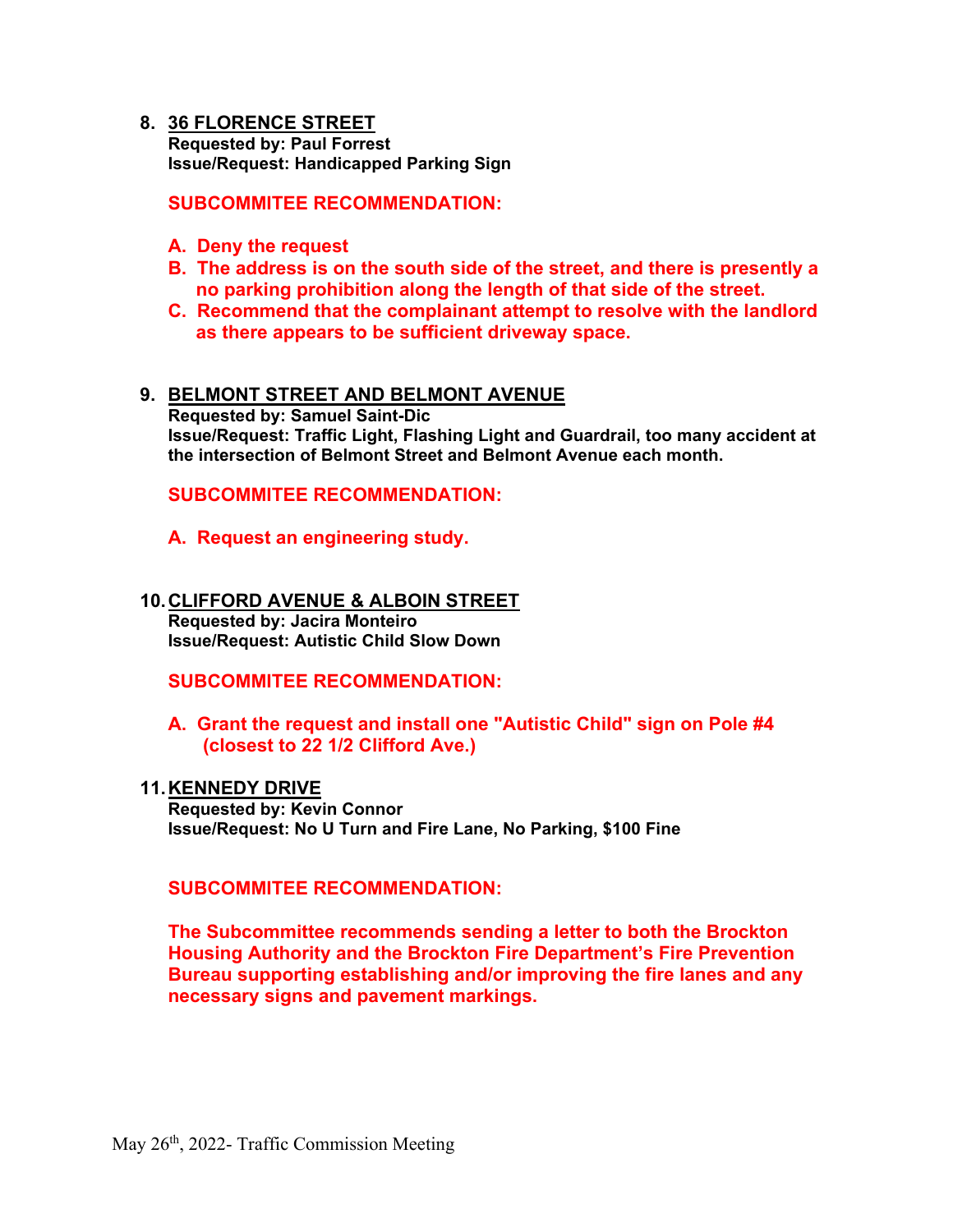# **NEW BUSINESS**

### **12. CLAREMOUNT AVENUE**

**Requested by: Andrea Hartley** 

**Issue/Request: to address the significant increase in heavy truck traffic on the street for the past 3 weeks. The trucks are hauling material from the New Heights back entrance on Sprague Street. These trucks are loud and have become a nuisance. Recently there have been more than 17 heavy trucks that have passed by the house by 8 a.m. This does not include the multiple pickup and box trucks whose traffic has increased as well. More recently, they are now starting before 8 a.m. This has been a quiet residential street up until now and it is not safe to have these trucks using our street as an industrial access road.** 

# **13. 56 OAKLAND STREET**

**Requested by: Councilor Susan Nicastro on behalf of Paul and Susan LaPierre** 

**Issue/Request: to address continuing problems that Mr. & Mrs. LaPierre and other Oakland Street neighbors have been encountering with the great volume of vehicles traveling at speeds in excess of 30mph on the street. The LaPierres' house is built on a hill which overlooks the street. Their fence at the bottom of the hill has been repeatedly struck by moving vehicles. They specifically seek signage as to the speed limit, a guardrail to protect their fence and such other traffic controlling measures as the Traffic Commission determines will address this ongoing problem**.

# **14. ASPEN STREET AND KESWICK ROAD**

**Requested by: Councilor President John Lally Issue/Request: Request for a stop sign at the end of Aspen Street** 

# **15. 167 MELROSE STREET**

**Requested by: Kaye-Dee Pena Issue/Request: Guardrails on all four sides** 

# **16. 33 FULLER STREET**

**Requested by: Marlene Wheeler Issue/Request: Reflective stop signs at Fuller & Bartlett Street** 

**17. 114 CHERRY STREET** 

**Requested by: Janni Encarnacion Issue/Request: Stop Sign- the 4 way intersection of Cherry Street and Division Street.** 

May 26<sup>th</sup>, 2022- Traffic Commission Meeting